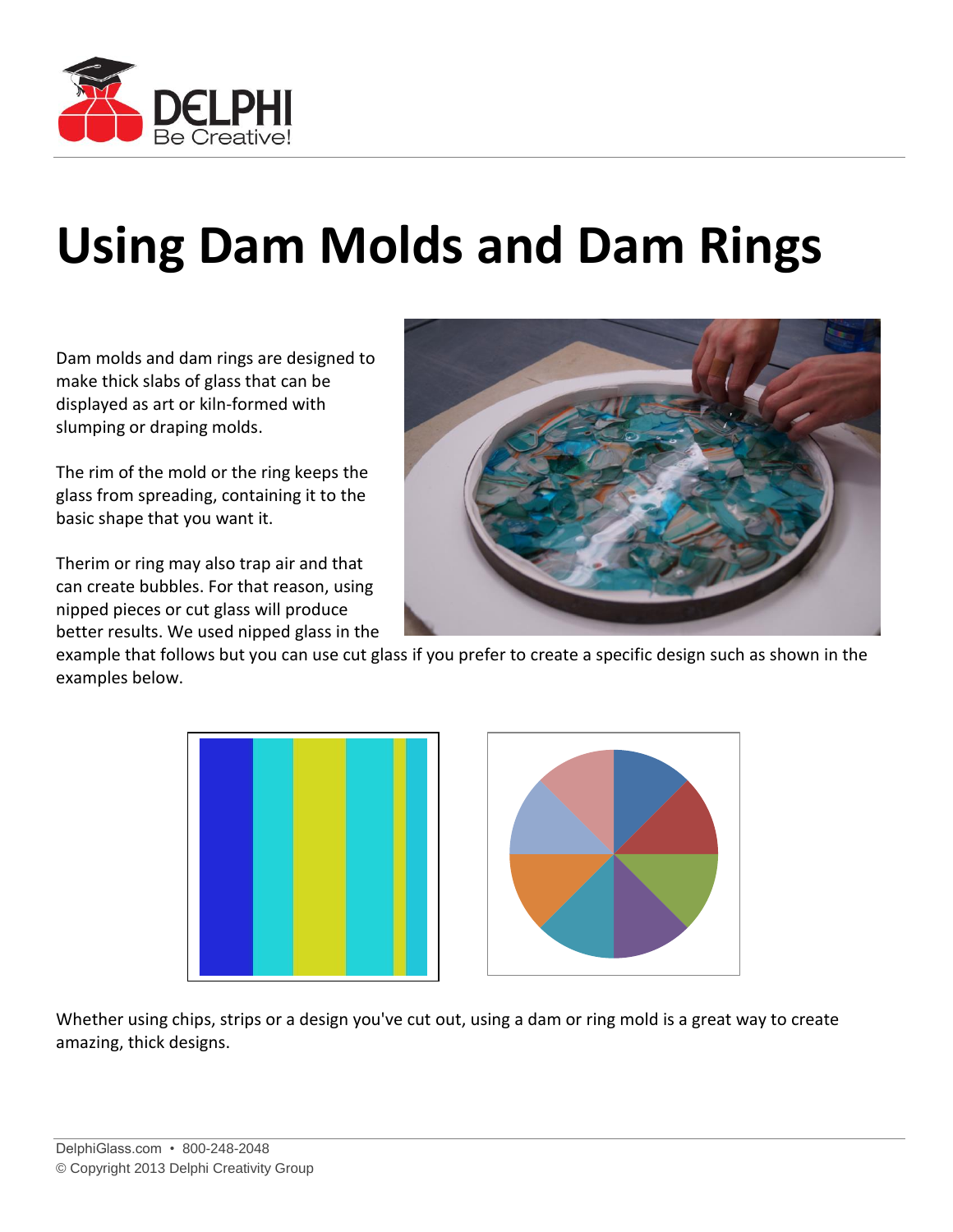



Once you're done filling your prepared mold and happy with your design, simply fire. Dam molds and rings come in a variety of shapes and sizes. Firing schedules will vary based on method, kiln and other factors.